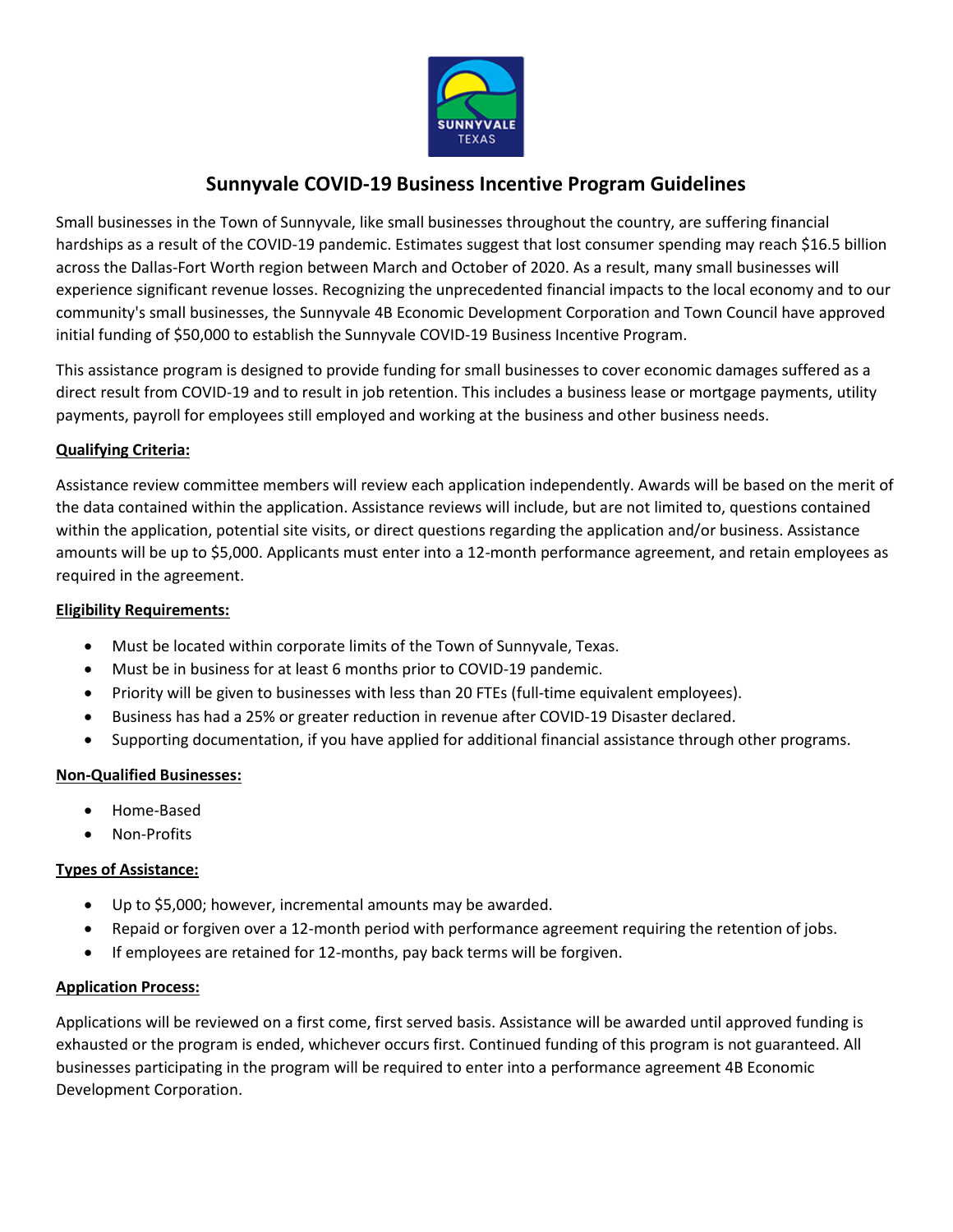## **Required Documentation:**

The following items represents the minimum application requirements for the Sunnyvale COVID-19 Business Incentive Program:

- Must have been a business prior to COVID-19 Disaster Declaration from Governor Abbott.
- Must have been at a fixed permanent address located in the corporate limits of the Town of Sunnyvale.
- Must have been a business for at least six months prior to Disaster Declaration.
- Business must submit completed application.
- Business must be open and operational at the present time unless limited by County or State order.
- Number of full-time employees-If you have lost employees, will you be rehiring?
- IRS Form W-9 (Request for Taxpayer Identification Number and Certification).
- Supporting documentation, if you have applied for additional financial assistance through other programs.
- Must not be in default of an agreement with the Town of Sunnyvale or 4B Economic Development Corporation prior to March 1, 2020.

The Sunnyvale COVID-19 Business Incentive program is not intended to and shall not be construed to confer any right, interest or entitlement to any person or business entity, and any or all assistance under this program may be suspended, revoked or cancelled at any time. Applications for assistance will be uniformly considered based on compliance with eligibility criteria and on a first-come-first-served basis only; awards will not be given nor considered on the basis of age, race, ethnicity, religion, sex or any legally protected classification. Due to limited funding, no person or business entity will be allowed overlapping awards or more than one award, nor more than the maximum allowable award. The Town of Sunnyvale reserves the right to decline any application for any non-discriminatory reason or to approve and provide funding of less than the maximum amount. Following an award, if any one or more of the criteria is not met or it is discovered that an application contains materially false or misleading information, then as a condition of an award and of this program, the applicant shall immediately refund all assistance payments previously made and all costs incurred by the Town, including reasonable attorney's fees.

By submitting an application or by accepting an award, it is an express condition that the applicant and recipient indemnify, defend, release and hold harmless the Town, 4B Economic Development Corporation and its members, officials, employees and representatives from and against any and all claims, liabilities, losses and expenses (including reasonable attorney's fees) directly or indirectly arising from or in connection with any act, omission or conduct of the Town or 4B Economic Development Corporation.

Participation in this program may or may not affect your eligibility to participate in the Paycheck Protection Loan Program as managed by the Small Business Administration, relief under the Coronavirus Aid, Relief, and Economic Security (CARES) Act, or other forms of federal or state aid. Please see

<https://www.sba.gov/fundingprograms/loans/coronavirus-relief-options/paycheck-protection-program-ppp> for more information.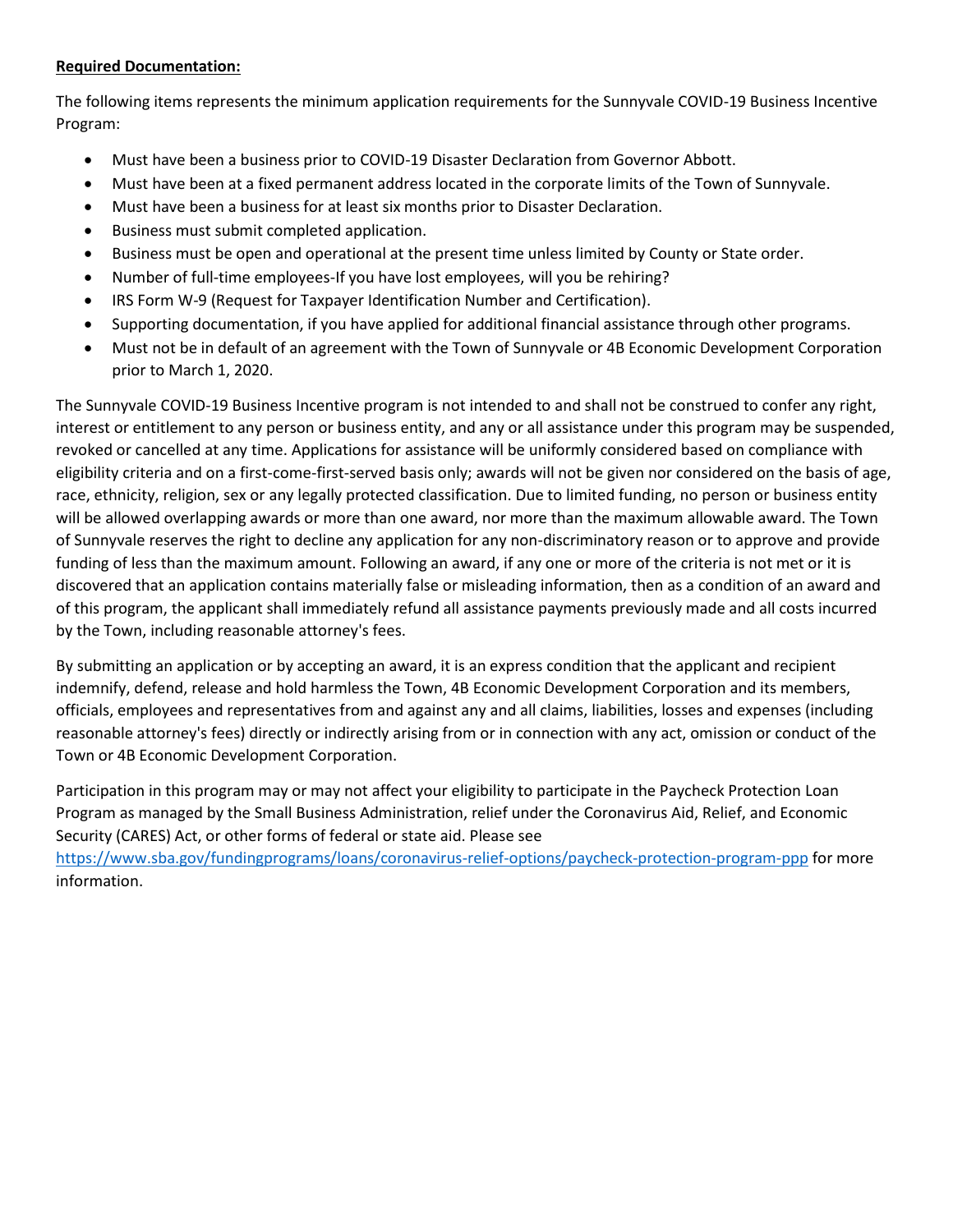

# **Sunnyvale COVID-19 Business Incentive Program**

# **Application**

# **1. Applicant Information**

| 2. Information on Business                                                                                             |
|------------------------------------------------------------------------------------------------------------------------|
| Annual Gross Receipts: ______ Under \$250,000 ______ Over \$250,000                                                    |
| Typical Monthly Revenue: ___________________________Typical Monthly Expenses: _______________Own or Rent? (circle one) |
|                                                                                                                        |
|                                                                                                                        |
| Have you approached your bank about financial assistance? ______ Yes ______ No                                         |
| Number of Years in Business: ___________ Number of Years at Current Location: __________                               |
|                                                                                                                        |

## **3. Commitment**

I agree to adhere to the Sunnyvale COVID-19 Business Incentive Program guidelines as established by the Town of Sunnyvale and the Sunnyvale 4B Economic Development Corporation.

\_\_\_\_\_\_\_\_\_\_\_\_\_\_\_\_\_\_\_\_\_\_\_\_\_\_\_\_\_\_\_\_\_\_\_\_\_\_\_\_\_\_\_\_\_\_\_\_\_\_\_\_\_\_\_\_\_

Signature of Applicant Date

Please submit applications and supporting documents to the Town of Sunnyvale Economic Development Department at [burton.barr@townofsunnyvale.org.](mailto:burton.barr@townofsunnyvale.org) Hard copies will be accepted at 127 N. Collins Rd., Sunnyvale, Texas 75182. Please note that our lobby is currently closed to the public, but you may set up an appointment if necessary. Please contact Burton K. Barr at (972)203-4154 for additional questions or to schedule an appointment.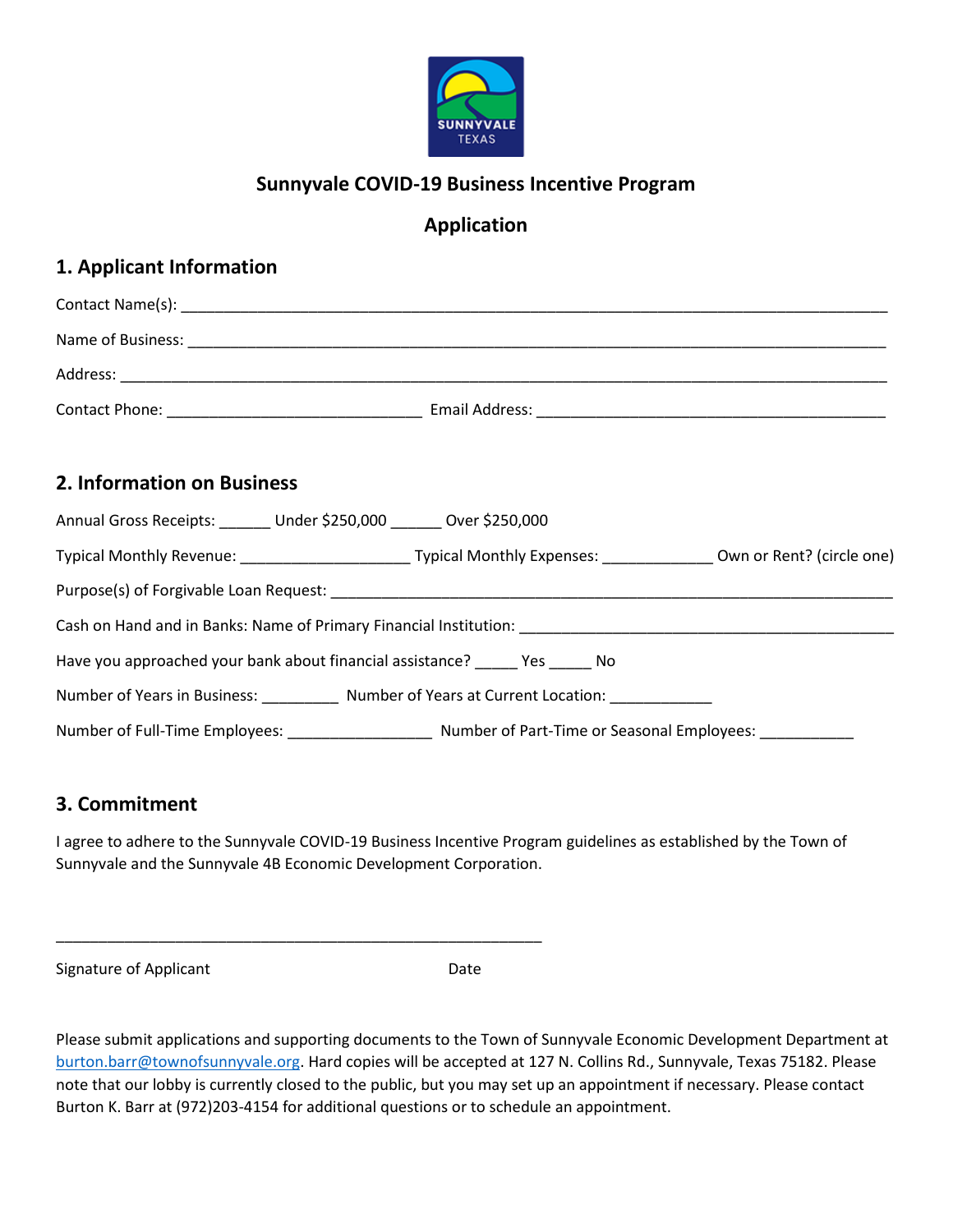

# **Sunnyvale COVID-19 Business Incentive Program**

# **Checklist**

This assistance program is designed to provide funding for small businesses to cover economic damages suffered as a direct result from COVID-19. This includes a business lease or mortgage payments, utility payments, payroll for employees still employed and working at the business and other business needs.

**Sunnyvale COVID-19 Business Incentive Program Application** 

**□**Proof of payroll records with the number of employees

**□**Financials for the previous six months. Must be able to demonstrate a

revenue decline since the COVID-19 crisis began (March 1, 2020)

**□**Supporting documentation if you have applied for additional financial assistance through other programs

**□**Completed IRS Form W-9 (Request for Taxpayer Identification Number and Certification)

Please verify eligibility prior to submitting the application. Requirements can be found in the Sunnyvale COVID-19 Business Incentive Program Guidelines. Once completed, please send your PDF application and supporting documents to [burton.barr@townofsunnyvale.org,](mailto:burton.barr@townofsunnyvale.org) or deliver by appointment to 127 N. Collins Road, Sunnyvale, Texas 75182. For additional questions or to schedule an appointment, please contact Burton K. Barr at (972}203-4154.